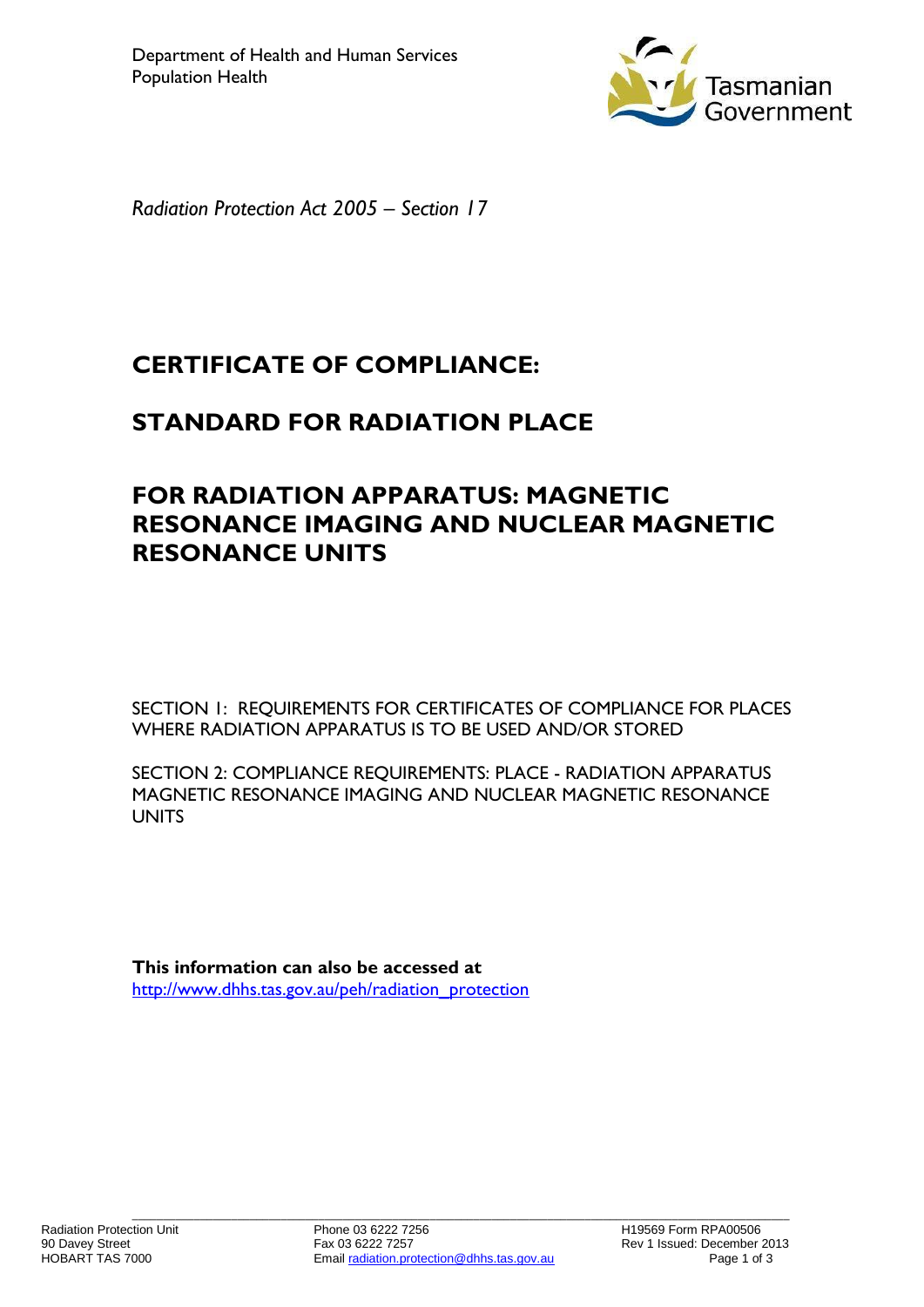### **Section 1 –** REQUIREMENTS FOR CERTIFICATES OF COMPLIANCE FOR PLACES WHERE RADIATION APPARATUS IS TO BE USED AND/OR STORED.

This Standard is to be used when assessing a place where the following radiation apparatus is to be usually or primarily used and/or stored:

Radiation Apparatus, classified on Radiation Protection Act 2005 licences as:

- "MRI Resonance Imaging" commonly referred to as MRI Units and;
- "MRI Chemical Analysis" commonly referred to as NMR Units.

A "place" is defined in the Radiation Protection Act 2005 as including "vacant land, premises and a vehicle".

"premises" is further defined as including

- (a) a building or structure; and
- (b) land on which a building or structure is situated; and
- (c) a part of any such building, structure or land.

"vehicle" is defined as meaning anything used for transporting any thing or person by land, water or air.

In order for a certificate of compliance to be issued the Place must be shown to fully comply with the requirements in Section 2.

### **Section 2 –** COMPLIANCE REQUIREMENTS: PLACE - RADIATION APPARATUS "MRI RESONANCE IMAGING" OR "MRI CHEMICAL ANALYSIS"

#### **General - Protection of people from radiation exposure due to static magnetic fields when the apparatus is being stored or used, based on levels in "Safety guidelines for magnetic resonance diagnostic facilities (1991)" Radiation Health Series No. 34.**

- 1. Non-occupationally exposed persons (members of the public) must not be exposed continuously to magnetic flux densities exceeding 10 mT. This restriction applies to areas in which members of the public might reasonably be expected to spend a substantial part of the day.
- 2. Non-occupationally exposed persons must not be exposed to magnetic flux densities between 10mT and 50 mT for more than a few hours per day.
- 3. Non-occupationally exposed persons may only be exposed to magnetic flux densities exceeding 50 mT on occasional and supervised excursions.
- 4. Cardiac pacemaker and implantable defibrillator bearers must not enter areas where the magnetic flux density exceeds 0.5 mT. Other implant bearers must avoid entering areas with fields above 1 mT; specific recommendations may apply to various implants.